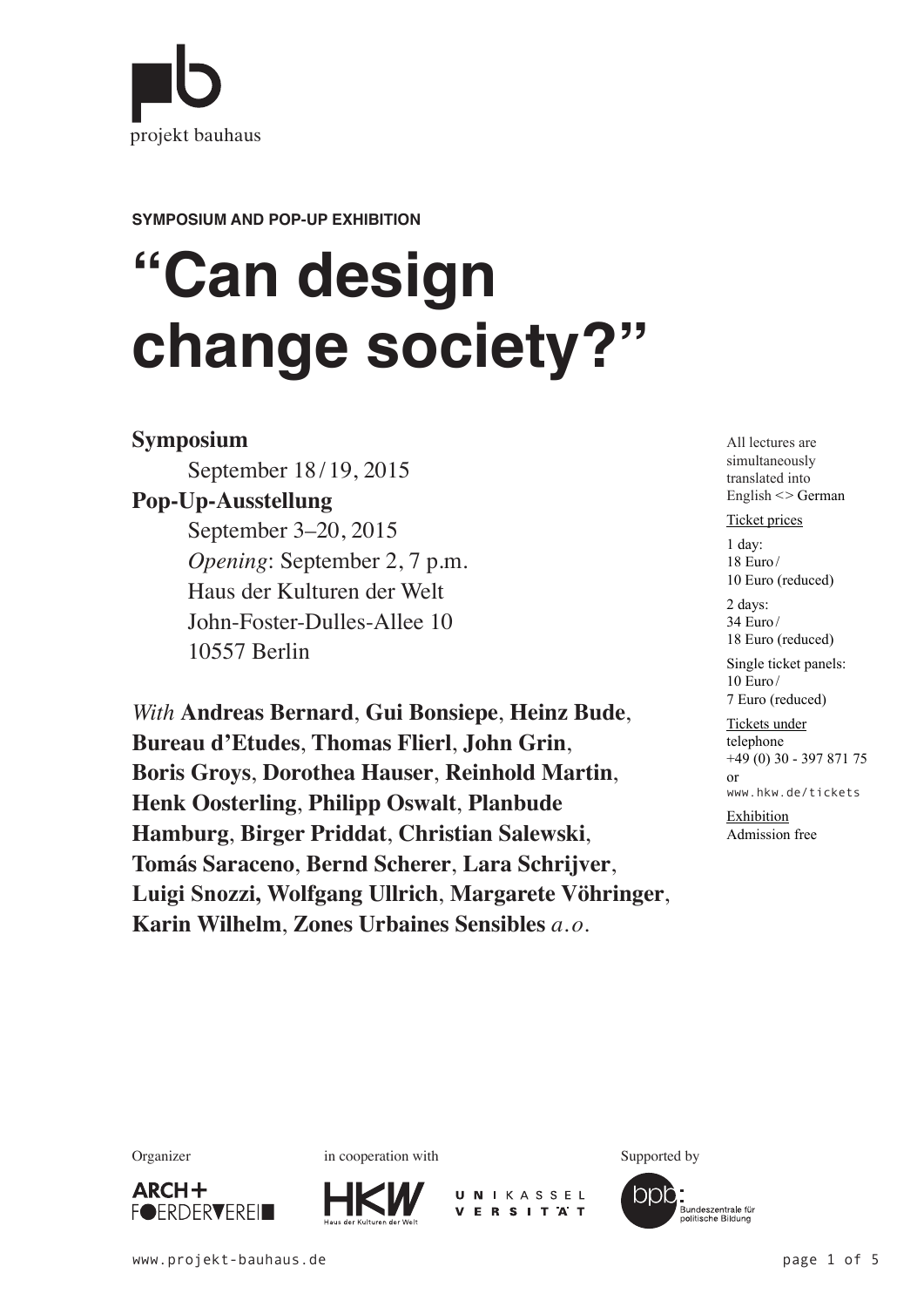# **"Can design change society?"**

Can design change society? How can we integrate emancipating ideas into a continuously progressing modernization? Has the aspiration of the Bauhaus and the classical avant-garde to positively change society through design been validated? By what means can we approach design change and the future in a new way today? What are targeted, but open-ended work forms? What role does co-production play? How does one design one's own existence? What is the role of the designer? Would the absence of design offer liberation?

The symposium and the exhibition place valid positions in the context of historical models and present them for discussion. At the center of such discussions are the goals, roles, design methods, and the social processes in which designers are embroiled.

**About the** *project bauhaus* – The international initiative "project bauhaus" was founded in January 2015. Its members include designers, curators and researchers from Europe, the USA and Asia. The platform's objective is to conduct a lively debate on the currency of the Bauhaus. In the five years leading up to the centenary in 2019, the aim is to take critical stock of the ideas of the Bauhaus. From 2015 to 2019, "project bauhaus" offers a new question to debate every year. We begin in 2015 with the following question: *Can design change society?*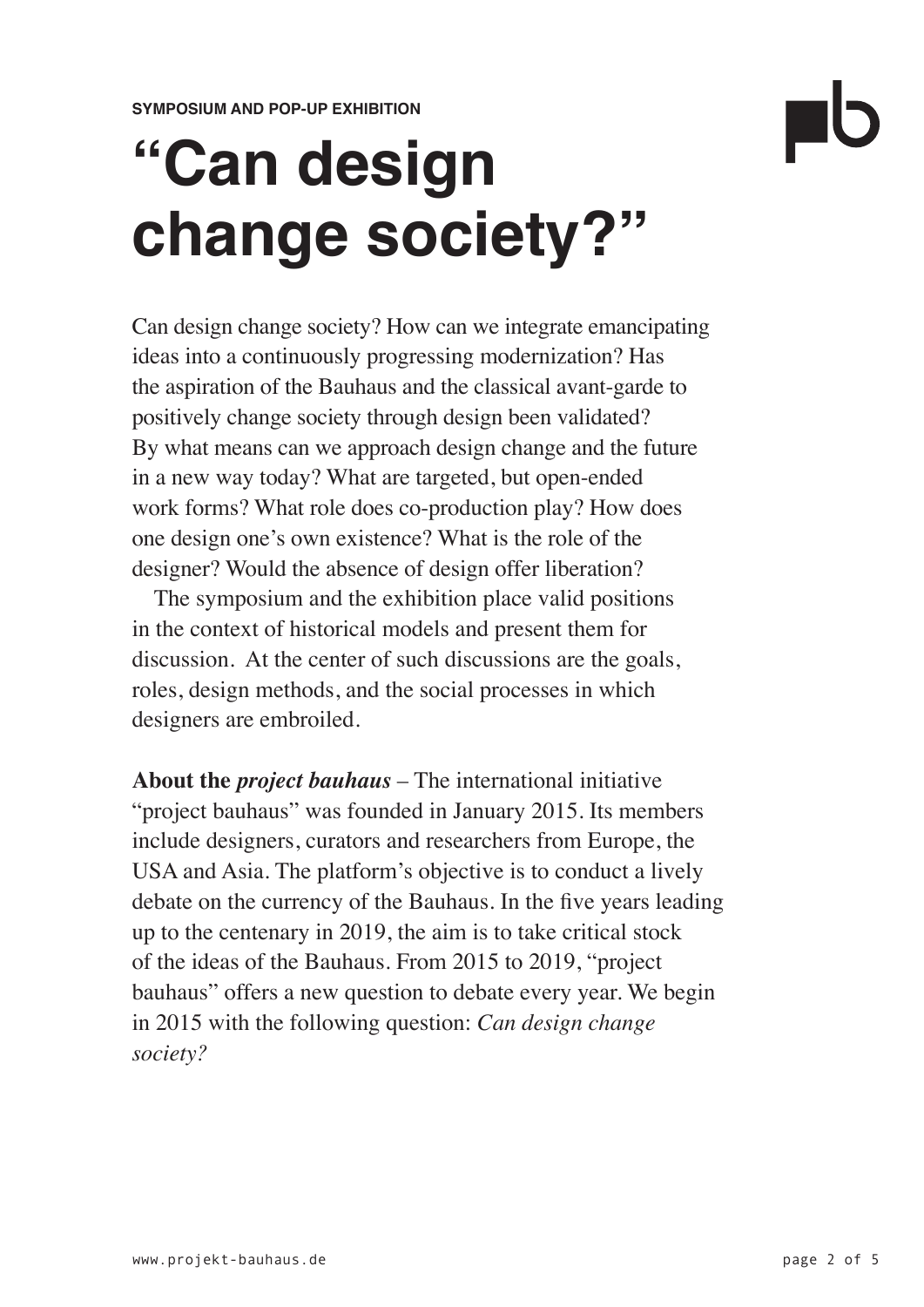**PROGRAM SYMPOSIUM**

## **Freitag September 18, 2015**

#### **2 P.M.**

**Welcome and introduction** *Philipp Oswalt*

#### **2.15–5.15 P.M. Designing to what end?**

We begin with the question of objectives and transformation models that characterise the relationship between designers and social processes. Based on a critical retrospective of the classical avant-garde, we will look at exemplary and controversial positions in the world of today:

- a) The model of the artist-engineer as redeemer *Boris Groys, New York /Karlsruhe*
- b) Technological Transformation *Gui Bonsiepe, Buenos Aires/Florianópolis*
- c) Spatial Agency *Lara Schrijver, Antwerpen*
- d) System Transitions *John Grin, Amsterdam*

Presentation *N.N.* 

#### **5.45–8.45 P.M. Designing attention**

How are perceptions in everyday life and society, debates, desires and decision-making situations formed? The shaping of society does not begin with everyday situations, but with the question of how attentiveness is focused and how thinking and social debates are configured.

- a) Critical theory *Karin Wilhelm, Berlin*
- b) Critique *Bureau d'Etudes, Paris*
- c) The production of desires *Planbude Hamburg*
- d) Framing /moralischer Konsum *Birger Priddat, Witten/Herdecke*

Presentation *Dorothea Hauser, Hamburg /Berlin*

#### **9–10 P.M. Evening talk**

Tomás Saraceno in conversation with Philipp Oswalt

 $\blacksquare$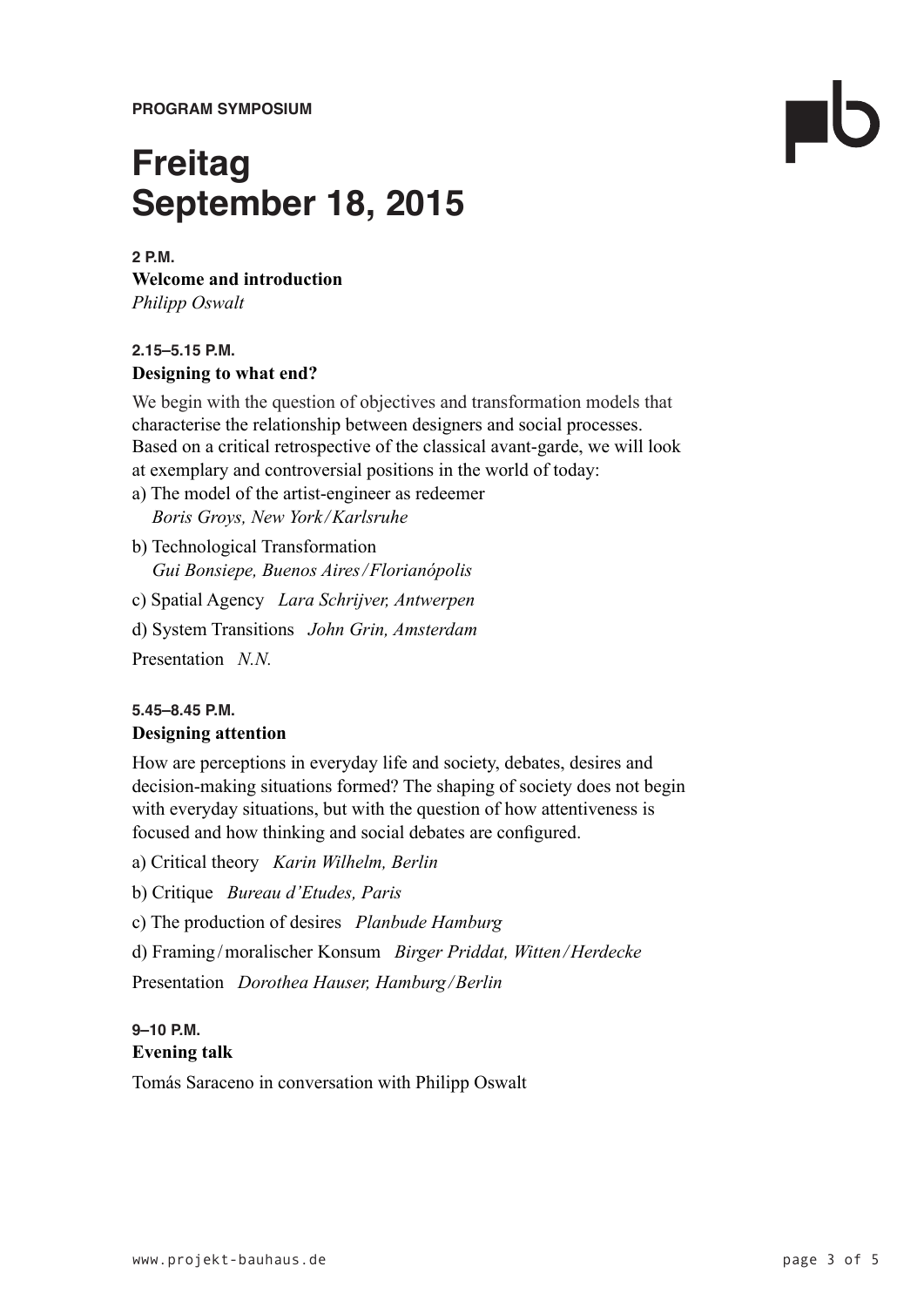**PROGRAMM SYMPOSIUM**

# **Saturday September 19, 2015**

#### **11 A.M.–2 P.M. Designing the self**

In recent years the individual has increasing come into focus in the design discourse, whether in the sense of self-optimisation or co-production. Societies are not only figurations of individual existences; individuals configure societies with their practices, as Norbert Elias outlined in his figurational studies. The individual existence as a design question is equally promising and perilous.

- a) The "New Man" in classical modernism *Margarete Vöhringer, Berlin*
- b) Existence as design *Henk Oosterling, Rotterdam*

c) Consumption as design *Wolfgang Ullrich, Leipzig/München*

d) Design as self-optimisation *Andreas Bernard, Luneburg*

Presentation: *Heinz Bude, Kassel*

#### **3–6 P.M.**

#### **Designing situations**

Design-based interventions in social contexts transform spaces and operate in networks of multiple actors. The designer is thereby just one actor among many, and the things themselves have a retroactive effect on processes and design. The prevailing divisions between designer and user, producer and consumer, man and nature are dissolving. Laboratories of reality and scenarios aim for transformation without defining the final statuses. They are target-orientated, but open-ended.

a) *Luigi Snozzi, Locarno* (tbc)

b) Constellations of the classical avant-garde *Thomas Flierl, Berlin*

c) Scenarios for urban-landscape systems *Christian Salewski, Zurich*

d) Change Labs *ZUS (Zones Urbaines Sensibles), Rotterdam*

Presentation: *Lara Schrijver,* Antwerp

### ≥